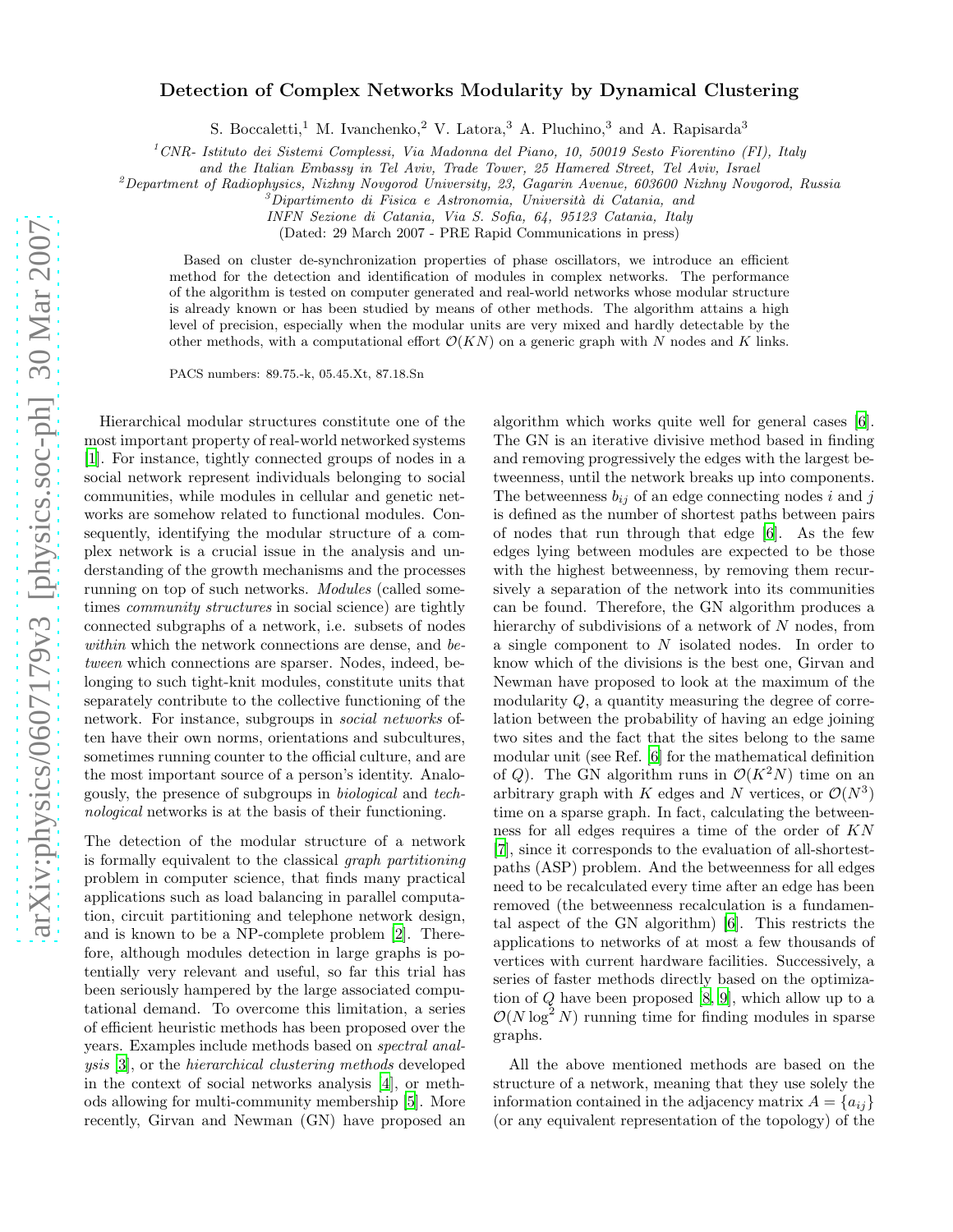2

graph. As complementary to such approaches, the authors of Ref. [\[10\]](#page-3-9) have proposed a method to find modules based on the statistical properties of a system of spins (namely q-state Potts spins) associated to the nodes of the graphs. In this Letter we propose a dynamical clustering (DC) method based on the properties of a dynamical system associated to the graph. DC techniques were initiated by the relevant observation that topological hierarchies can be associated to dynamical time scales in the transient of a synchronization process of coupled oscillators [\[11\]](#page-3-10). Although being fast, so far DC methods do not provide in general the same accuracy in the identification of the communities.

Here, we show how to combine topological and dynamical information in order to devise a DC algorithm that is able to identify the modular structure of a graph with a precision competitive with the best techniques based solely on the topology. The method we present is based upon the well-known phenomenon of synchronization clusters of non identical phase oscillators [\[12\]](#page-3-11), each one associated to a node, and interacting through the edges of the graph. Clusters of synchronized oscillators represent an intermediate regime between global phase locking and full absence of synchronization, thus implying a division of the whole graphs into groups of elements which oscillate at the same (average) frequency. The key idea is that, starting from a fully synchronized state of the network, a dynamical change in the weights of the interactions, that retain information on the original betweenness distribution, yields a progressive hierarchical clustering that fully detects modular structures.

For the sake of illustration and without lack of generality, we specify our technique with reference to the so called Opinion Changing Rate (OCR) model, a continuous-time system of coupled phase oscillators introduced for the modeling of opinion consensus in social networks [\[13\]](#page-3-12), and representing a variation of the Kuramoto model [\[14\]](#page-3-13). Other continuos-time (Kuramoto and Rössler dynamics), and also discrete-time (coupled circle maps) dynamical systems have been investigated and will be reported elsewhere. Given a undirected, unweighted graph with  $N$  nodes and  $K$  edges, described by the adjacency matrix  $A = \{a_{ij}\}\text{, we associate to each node }i$  $(i = 1, \ldots, N)$  a dynamical variable  $x_i(t) \in ]-\infty, +\infty[$ . The dynamics of each node is governed by:

<span id="page-1-0"></span>
$$
\dot{x}_i(t) = \omega_i + \frac{\sigma}{\sum_{j \in \mathcal{N}_i} b_{ij}^{\alpha(t)}} \sum_{j \in \mathcal{N}_i} b_{ij}^{\alpha(t)} \sin(x_j - x_i) \beta e^{-\beta |x_j - x_i|}
$$
\n(1)

where  $\omega_i$  is the natural frequency of node i (in the numerical simulations the  $\omega_i$ 's are randomly sorted from a uniform distribution between  $\omega_{\text{min}} = 0$  and  $\omega_{\text{max}} = 1$ ,  $\sigma$  is the coupling strength, and  $\mathcal{N}_i$  is the set of nodes adjacent to i, i.e. all nodes j for which  $a_{ij} = a_{ji} = 1$ . The constant parameter  $\beta$ , tuning the exponential factor in the coupling term of Eqs. [\(1\)](#page-1-0), switches off the interaction when the phase distance between two oscillators exceeds a certain threshold (as usual [\[13\]](#page-3-12) we fix  $\beta = 3$ ). Notice that the interaction between two adjacent nodes *i* and *j* is weighted by the term  $b_{ij}^{\alpha(t)}/\sum_{j \in \mathcal{N}_i} b_{ij}^{\alpha(t)}$ , where  $b_{ij}$  is the betweenness of the edge i, j, and  $\alpha(t)$  is a time dependent exponent, such that  $\alpha(0) = 0$ . In Ref.[\[15\]](#page-4-0) it has been shown that the ability of a dynamical network, as the one in Eqs. [\(1\)](#page-1-0), to maintain a synchronization state crucially depends on the value of the parameter  $\alpha$ . For such a reason, in the DC algorithm to find modular structures, we fix the coupling strength  $\sigma$  equal to an arbitrary value such that the unweighted  $(\alpha = 0)$  network is fully synchronized, and we solve Eqs. [\(1\)](#page-1-0) with a progressively (stepwise) decreasing value of  $\alpha(t)$ . Namely, while keeping fixed  $\sigma$ , we consider  $\alpha(t_{l+1})\alpha(t_l) - \delta \alpha$  for  $t_{l+1} > t > t_l$ , where  $t_{l+1} - t_l = T \ \forall l$  (in the following  $T = 2$ , and  $\delta \alpha$  is a parameter that will be specified below. As the edges connecting nodes belonging to the same module (to two different modules) have in general small (large) betweenness, when  $\alpha$  decreases from zero, the corresponding interaction strengths on those edges become increasingly enhanced (weakened). Since the network is prepared to be fully synchronized, it has to be expected that, as  $\alpha$  decreases, the original synchronization state hierarchically splits into clusters of synchronized elements, accordingly to the hierarchy of modules present in the graph. The individuation of synchronization clusters is made in terms of groups of nodes with the same instantaneous frequency  $\dot{x}(t)$ . The procedure consists then in monitoring the emerging set of synchronization clusters at each value of  $\alpha(t)$ . The best division in communities of the graph (the best  $\alpha$  value) is individuated by looking at the maximum (as a function of  $\alpha$ ) of the modularity  $Q$  [\[6\]](#page-3-5).

In order to comparatively evaluate the performance of the algorithm, we have considered, as in Ref. [\[6](#page-3-5)], a set of computer generated random graphs constructed in such a way to have a well defined modular structure. All graphs are generated with  $N = 128$  nodes and  $K = 1024$  edges. The nodes are divided into four communities, containing 32 nodes each. Pairs of nodes belonging to the same module (to different modules) are linked with probability  $p_{in}$  ( $p_{out}$ ).  $p_{out}$  is taken so that the average number  $z_{out}$ of edges a node forms with members of other communities can be controlled. While  $z_{out}$  can be then varied,  $p_{in}$ is chosen so as to maintain a constant total average node degree  $\langle k \rangle = 16$ . As  $z_{out}$  increases, the modular structure of the network becomes therefore weaker and harder to identify. As the real modular structure is here directly imposed by the generation process, the accuracy of the identification method can be assessed by monitoring the fraction  $p$  of correctly classified nodes vs.  $z_{out}$ . In Fig. [1](#page-2-0) we report the value of  $p$  (averaged over twenty different realizations of the computer generated graphs and of the initial conditions) as a function of  $z_{out}$ , for the DC algo-rithm based on the OCR model of Eqs. [\(1\)](#page-1-0), with  $\sigma = 5.0$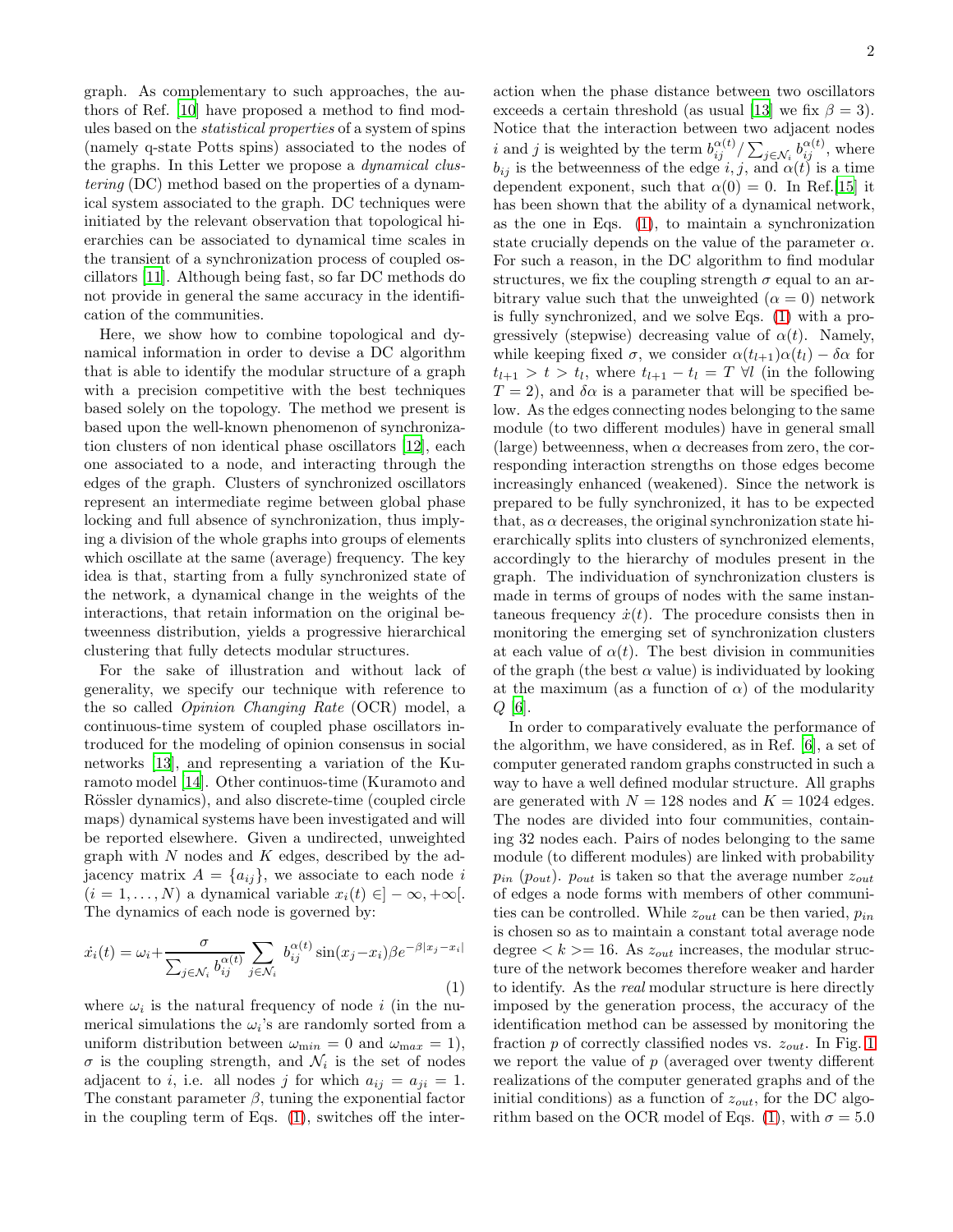

<span id="page-2-0"></span>FIG. 1: Fraction  $p$  of correctly identified nodes as a function of  $z_{out}$  (average number of inter-modular edges per node) for computer generated graphs with  $N = 128$  nodes, four communities and an average degree  $\langle k \rangle = 16$ . The results of DC methods based respectively on the OCR (open circles) and the OCR-HK (full circles) models, are compared with three standard methods, two based solely on the topology, such as the GN algorithm (full triangles) [\[6\]](#page-3-5) and the Newman Q-optimization fast algorithm (full squares) [\[8\]](#page-3-7), and one based on an evolutionary method, the Simulated Annealing algorithm [\[17\]](#page-4-1) (open squares).

and  $\delta \alpha = 0.1$ . The resulting performance (open circles) is comparable to that of the best methods based solely on the topology, such as the GN (full triangles) [\[6](#page-3-5)] and the Newman Q-optimization fast algorithm (full squares) [\[8\]](#page-3-7).

The performance of the DC algorithm considered can be made better by adding a simple modification to the OCR model which further stabilizes the system. Such modification consists in changing in time the natural frequencies  $\omega$ 's according to the idea of *confidence bound* introduced for the first time by Hegselmann and Krause (HK), in the context of models for opinion formation [\[16\]](#page-4-2). Therefore, we will refer to the improved method as the  $OCR-HK$  dynamical clustering. The confidence bound is a parameter  $\epsilon$  which fixes the range of compatibility of the nodes. At each time step, the generic node  $i$ , having a dynamical variable  $x_i(t)$  and a natural frequency  $\omega_i(t)$ , checks how many of its neighbors  $j$  are compatible, i.e. have a value of the variable  $x_i(t)$  falling inside the confidence range  $[x_i - \epsilon, x_i + \epsilon]$ . Then, at the following step in the numerical integration, we set  $\omega_i(t + \Delta t)$ , i.e. the node takes the average value of the  $\omega$ 's of its compatible neighbors at time t. In the  $OCR - HK$ , the changes of the  $\omega(t)$ 's is superimposed to the main dynamical evolution of Eq.[\(1\)](#page-1-0) and noticeably contributes to stabilize the frequencies of the oscillators according to the correct modular structure of the network, also reducing the dependence of the algorithm on the initial conditions. The results with computer generated graphs ( $\delta \alpha = 0.1$ ) are reported in Fig. [1](#page-2-0) as full circles. The improvement in the performance of the OCR-HK method with respect to both the standard OCR and the two topological methods (GN and Q-optimization), is evident for  $z_{out} > 5$ , and it can be made even larger using for smaller values of  $\delta \alpha$ . For completeness, we also report the results of an optimization procedure based on a Simulated Annealing (SA) [\[17\]](#page-4-1), which is presently the most accurate method available on the market, though very CPU time consuming. As for the computational cost, our algorithm provides an improvement with respect to the majority of other methods (see Table 1 in Ref.[\[17\]](#page-4-1)). For instance, while iterative topological algorithms [\[6,](#page-3-5) [9](#page-3-8)] need to recalculate the betweenness distribution all the times a given edge is removed, in our case that distribution has to be evaluated only for the initial graph, as the cluster de-synchronization process itself gives a progressive weakening of the edges with highest betweenness. We have analyzed sparse graphs of size up to N=16,384 and found a scaling law of  $\mathcal{O}(N^{1.76})$  for the dynamical evolution of the OCR-HK system. However, since the initial calculation of betweenness takes  $\mathcal{O}(N^2)$  operations, the total CPU time scales as  $\mathcal{O}(N^2)$  too. Considering that the fastest algorithm on the market  $(\mathcal{O}(N \log^2 N))$ is the Q-optimization one [\[8](#page-3-7)], which on the other hand is less accurate than the OCR-HK (as shown in Fig. [1\)](#page-2-0), we can conclude that our DC method provides an excellent compromise between accuracy and computational demand [\[17](#page-4-1)].

It should be noticed that the proposed method conceptually differs from the dynamical clustering technique introduced in Ref. [\[11](#page-3-10)]. Indeed, while in [\[11](#page-3-10)] the modular hierarchy of a network was associated to different time scales in the transient dynamics toward a fully synchronized dynamics, here it corresponds to a hierarchical sequence of asymptotically synchronized states, from the initial  $(\alpha(0) = 0)$  full network synchronization, to progressive cluster synchronization as  $\alpha(t)$  decreases. A relevant consequence is that our technique is almost fully insensitive to differences in the initial conditions for the phases of the coupled oscillators, as far as the local dynamics is selected to have a unique attractor.

Finally, we tested how the method works on two typical real-world networks: the Zachary Karate Club network  $(N = 34, K = 78)$  [\[18\]](#page-4-3) and the food web of marine organisms living in the Chesapeake Bay  $(N = 33, K = 71)$ [\[19,](#page-4-4) [20](#page-4-5)]. In both cases we have some a-priori knowledge of the existing modules. In fact, the karate club network, is known to split into two smaller communities, whose detailed composition was reported by Zachary [\[18\]](#page-4-3). Analogously, the food web organisms contain a main separation in two large communities, according to the distinction between pelagic organisms (living near the surface or at middle depths) and benthic organisms (living near the bottom). As in the previous simulations, we first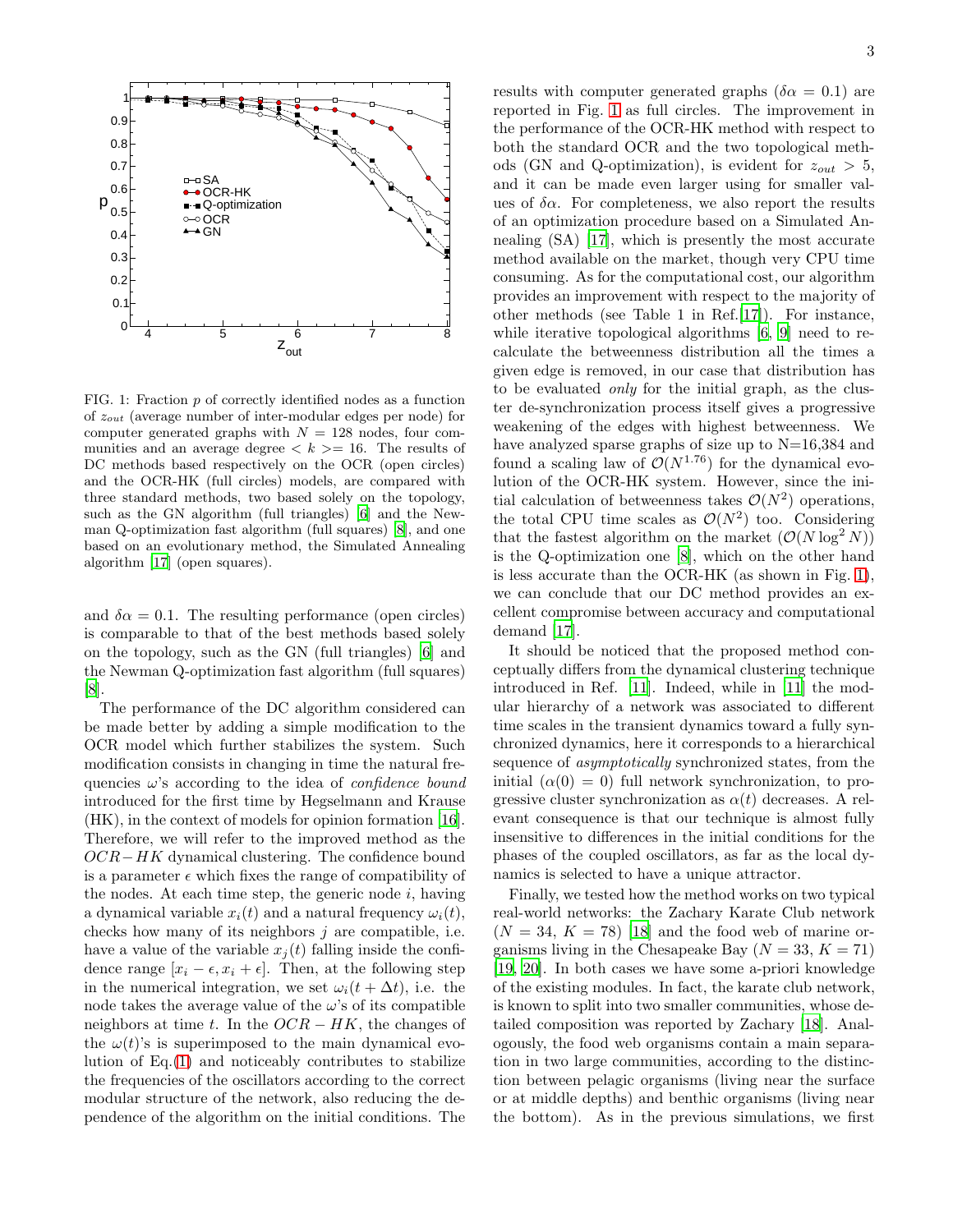

<span id="page-3-14"></span>FIG. 2: (Color online). The distribution of instantaneous frequencies and the correspondent modularity Q are reported as a function of  $\alpha$  for the OCR-HK model. The application to the Karate Club network and to the Chesapeake Bay food web are shown in panel (a) and in panel (b) respectively. In both the simulations  $\sigma = 5.0$ ,  $\delta \alpha = 0.1$  and  $\epsilon = 0.0005$ .

calculate the set of edge betweenness  ${b_{ij}}$  and then we integrate numerically Eqs. $(1)$  with the HK modification on the  $\omega$ 's, with  $\delta \alpha = 0.1$  and  $\sigma = 5.0$  (the latter ensures again an initial fully synchronized state at  $\alpha = 0$ ).

In Fig. [2](#page-3-14) the N instantaneous frequencies  $\dot{x}_i$ , and the modularity  $Q$ , are plotted as a function of  $\alpha$  (i.e. as a function of time) for both the karate club, panel (a), and the food web network, panel (b). In panel (a) the best configuration, with  $Q \sim 0.40$ , is reached around  $-1.0 \ge \alpha \ge -2.5$  and yields a partition of the karate club network into three stable communities which very well describe the real situation. The largest one, labelled with n.1 in the figure (nodes 9, 10, 29, 31, 15, 16, 19, 21, 23, 32, 33, 34, 24, 25, 26, 27, 28, 30), fully corresponds to one of the two communities reported by Zachary, while the sum of the remaining two communities, labelled as n.2 (nodes 1, 2, 3, 4, 8, 12, 13, 14, 18, 20, 22) and n.3 (nodes 5, 6, 7, 11, 17), corresponds to the second Zachary's module of 16 elements. Notice that cluster n.3 represents a very well connected subset that is frequently recognized as a separated module also by other methods [\[6](#page-3-5)]. Moreover, the value of the best modularity found is larger than that of the Zachary partition into two communities  $(Q \sim 0.37)$ . Analogously good performance is obtained for the food web. In panel (b) the highest value of  $Q$ , namely  $Q \sim 0.42$ , is reached for  $-2.8 \ge \alpha \ge -3.8$ , yielding a division of the food web into five communities (n.1:nodes 3, 14, 15, 16, 18, 19, 25, 26, 27, 28, 29; n.2:nodes 22, 30, 31, 32; n.3:nodes 5, 6; n.4:nodes 4, 17; n.5:nodes

8, 9, 10, 20, 24, 1, 2, 7, 11, 12, 13, 21, 23, 33) in which, with respect to Refs.[\[6](#page-3-5), [20\]](#page-4-5), the distinction between pelagic and benthic organisms is not only preserved but also improved.

In conclusion, we have introduced an efficient algorithm for the detection and identification of modular structures, that attains a very high precision, with a small associated computational effort that scales as  $\mathcal{O}(N^2)$ . Our method, therefore, could be of use for a reliable modules detection in sizable networks (e.g. biological, neural networks), and can contribute to a better understanding of the hierarchical functioning of networked systems in many physical, biological and technological cases.

The Authors are indebted with A. Amann, F.T. Arecchi, M. Chavez, R. López-Ruiz and Y. Moreno for the many helpful discussions on the subject. M.I. acknowledges projects n. RFBR 05-02-19815-MF-a, 06-02-16499-  $\acute{A}$ , 06-02-16596- $\acute{A}$ . V.L., A.P. and A.R. acknowledge financial support from the PRIN05-MIUR project "Dynamics and Thermodynamics of Systems with Long-Range Interactions".

- <span id="page-3-0"></span>[1] R. Albert and A.-L. Barabási, Rev. Mod. Phys. 74, 47 (2002); M.E.J. Newman, SIAM Review 45, 167 (2003); S. Boccaletti, V. Latora, Y. Moreno, M. Chavez and D.-U. Hwang, Phys. Rep. 424, 175 (2006).
- <span id="page-3-1"></span>[2] M. R. Garey and D. S. Johnson, *Computers and Intractability: A Guide to the Theory of NP-Completeness* (W. H. Freeman & Company, 1979).
- <span id="page-3-2"></span>[3] A. Pothen, H. Simon, and K.-P. Liou, SIAM J. Matrix Anal. Appl. 11, 430 (1990).
- <span id="page-3-3"></span>[4] S. Wasserman and K. Faust, *Social Networks Analysis*, (Cambridge University Press, Cambridge, 1994).
- <span id="page-3-4"></span>[5] G. Palla, I. Derenyi, I. Farkas and T. Vicsek, Nature 435, 814 (2005); I. Derenyi, G. Palla and T. Vicsek, Phys. Rev. Lett. 94, 160202 (2005).
- <span id="page-3-5"></span>[6] M. Girvan and M. E. J. Newman, Proc. Natl. Acad. Sci. USA 99, 7821 (2002); M. E. J. Newman and M. Girvan, Phys. Rev. E69, 026113 (2004).
- <span id="page-3-6"></span>[7] M. E. J. Newman, Phys. Rev. E64, 016132 (2001); U. Brandes, J. of Math. Sociology 25, 163 (2001).
- <span id="page-3-7"></span>[8] M. E. J. Newman, Phys. Rev. **E69**, 066133 (2004).
- <span id="page-3-8"></span>[9] A. Clauset, M. E. J. Newman, and C. Moore, Phys. Rev. E70, 066111 (2004); F. Radicchi, C. Castellano, F. Cecconi, V. Loreto and D. Parisi, Proc. Natl. Acad. Sci. USA 101, 2658 (2004); R. Guimerá, and L. A. N. Amaral, Nature 433, 895 (2005).
- <span id="page-3-9"></span>[10] J. Reichardt and S. Bornholdt, Phys. Rev. Lett. 93, 218701 (2004).
- <span id="page-3-10"></span>[11] A. Arenas, A. Díaz-Guilera and C. J. Pérez-Vicente, Phys. Rev. Lett. 96, 114102 (2006).
- <span id="page-3-11"></span>[12] S. Boccaletti, J. Kurths, D.L. Valladares, G. Osipov and C.S. Zhou, Phys. Rep. 366, 1 (2002).
- <span id="page-3-12"></span>[13] A.Pluchino, V.Latora and A.Rapisarda , Int. J. Mod. Phys. C, 16, 515 (2005).
- <span id="page-3-13"></span>[14] Y. Kuramoto, *Chemical Oscillations, Waves, and Turbu-*